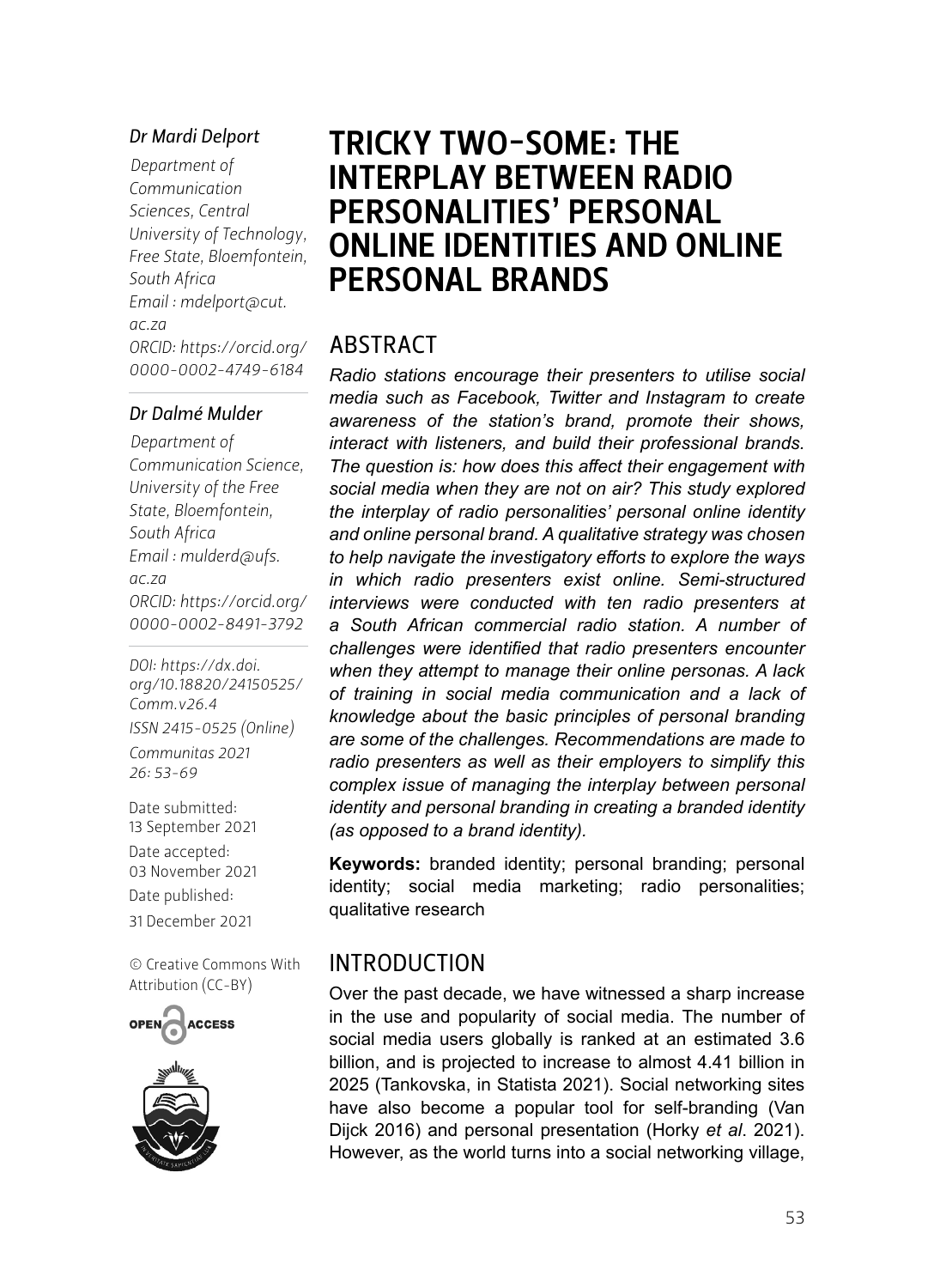there are rising concerns about identity theft, fraud, misleading information, fake news, as well as crimen injuria, hate speech and racism (Marx 2021) – all impacting on professional and personal identities in the social media domain. From a marketing perspective, this could have far-reaching implications. Kapoor *et al*. (2018) studied the findings of 132 articles on social media and social networking published between 1997 and 2017, and found that organisations either prohibit employees from posting controversial content online, or employees themselves refrain from doing so, fearing negative repercussions. However, one should not disregard the opportunities that social media poses in the marketplace.

Social media enables individuals to share their personal identities online, but also allows them to create an online personal brand. Ordway (2017: 1) states that in many instances, media workers have a "love-hate relationship with social media – they appreciate its value, but also know misuse and mistakes can sideline a career". Media workers are storytellers by profession, and are regarded as trustworthy sources of information (Li 2021). They should therefore take great care of the way they present themselves or their organisations online. A few scholars have studied the role of company branding and personal branding in media contexts, with specific reference to journalism (Bossio & Sacco 2016; Brems *et al*. 2017; Molyneux & Holton 2014). However, some questions about the use of social media by radio personalities to support their on-air presence are left unanswered. Radio personalities face twin pressures: building their personal online brand, while simultaneously posting content on social networking sites to share their personal identities.

The aim of this study is to provide guidelines for managing a personal online identity and online personal brand in respect of the shortage of such guidelines, as highlighted in previous research (Bossio & Sacco 2017; Brems *et al*. 2017; Holton & Molyneux 2017; Horky *et al*. 2021). These authors suggest that more research is needed on how media experts manage their own social media profiles.

This study explores radio presenters' experiences when engaging with social media, to assist them to navigate the management of personal identities and personal brands on social media. An exploration of existing literature on personal identity and personal branding served as a point of departure. Semi-structured interviews with ten radio presenters at a commercial radio station in South Africa provided data to suggest a number of guidelines to radio presenters and their employers for the integration of personal online identities and online personal brands on social media.

## BACKGROUND

Identity, according to social scholars Erikson (1968), Goffman (1959) and Cooley (1902), is created within a context of sharing and is therefore a product of social interactions. Radio broadcasting has always been a social practice. It requires personal and social interaction, both on air and online. Whereas previously radio personalities were seen as social performers, social media has brought a virtual and interaction dimension to the act; thus, increasing their "market value" by offering a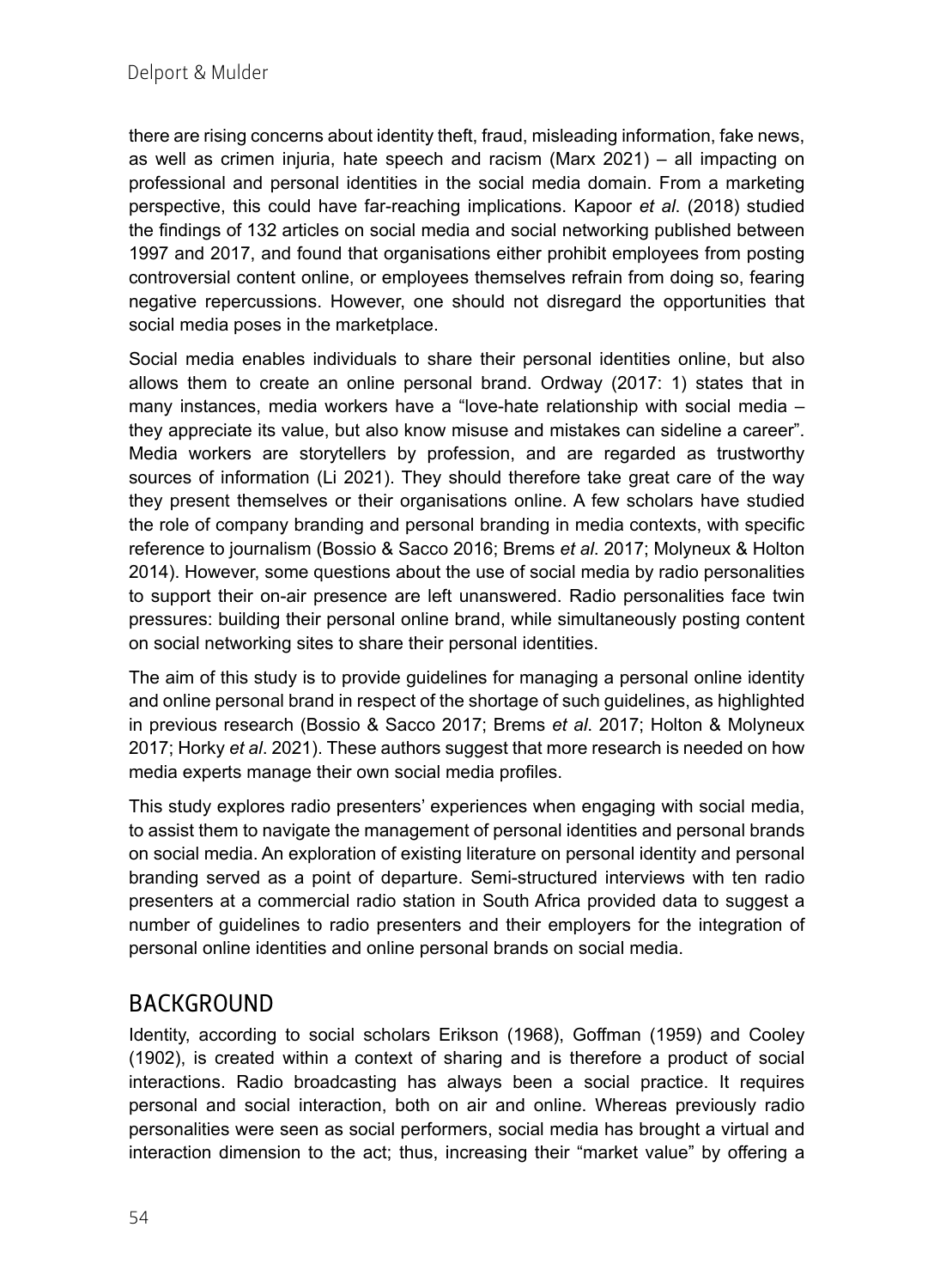platform to promote themselves (as well as their organisations) in an online space through personal and professional branding.

Scholars have different views regarding the separation and blending of online identities. DeCamp *et al*. (2013: 581) postulate that the separation of identities online is "operationally impossible […] with minimal information, searching the web can quickly connect professional and personal content". Baer is also of the view that there is no dichotomy between professional and personal lives (in Douglas 2017). There seems to be a constant and complex interplay of internal factors (personal values) and external factors (social contexts, roles and expectations) on professional identity (DeCamp *et al*. 2013). Added to this is Zuckerberg's (in Kirkpatrick 2010: 199) notion: "You have one identity. The days of you having a different image for your work, friends or co-workers and for the other people you know are probably coming to an end pretty quickly." In contrast is Van Dijck's (2016) notion that, since public communication moved to an online space, the need for a multiple, composite self has increased. According to Van Dijck (2016), people put on staged performances during their everyday behaviour where they purposefully employ the differentiation between public and private discursive acts to shape their identity. Some authors believe that the secret to blending professional and personal identities in an online space is to share information that reveals a dimension of one's character, belief system and life, and in so doing, an individual connects with other human beings and make them count (Baer, in Douglas 2017).

There is a host of literature on social media as a source of identity formation (Allen 2015; Baldauf *et al*. 2017; Code 2013; Ganda 2014; [Gündüz](https://www.researchgate.net/profile/Ugur-Guenduez) 2017; Li 2021; Ogidi 2015; Orsatti & Riemer 2015). However, only a few studies report on the role of organisational and personal branding in media contexts (Bossio & Sacco 2017; Brems *et al*. 2017; Holton & Molyneux 2017). In a study involving 41 reporters and editors from US newspapers on the impact of branding practices on journalists' personal identities, Holton and Molyneux (2017) reported a potential loss of personal identity in light of branding. The majority of the respondents in this study expressed concerns about balancing their personal and professional identities, especially through social media, and that media outlets fail in providing clear guidelines in managing a professional and personal brand. This study further indicated that, while reporters do promote themselves as well as their organisations on social media, both types of promotion are professionally, rather than personally, focused (Holton & Molyneux 2017). The journalists and editors expressed uncertainty about what is considered acceptable practice when branding oneself or one's organisation. It is therefore important for media organisations and their employees to re-evaluate how social media is used to integrate personal identities and professional brands.

In another study, Bossio and Sacco (2017) explored ways journalists represent and negotiate their personal and professional identities in social media environments, and how these representations are impacted by professional, organisational and institutional influences. They conducted 25 in-depth interviews with journalists from major Australian media companies. Three different forms of "social media identity" that journalists represent online, namely the "transitional" identity (creating separate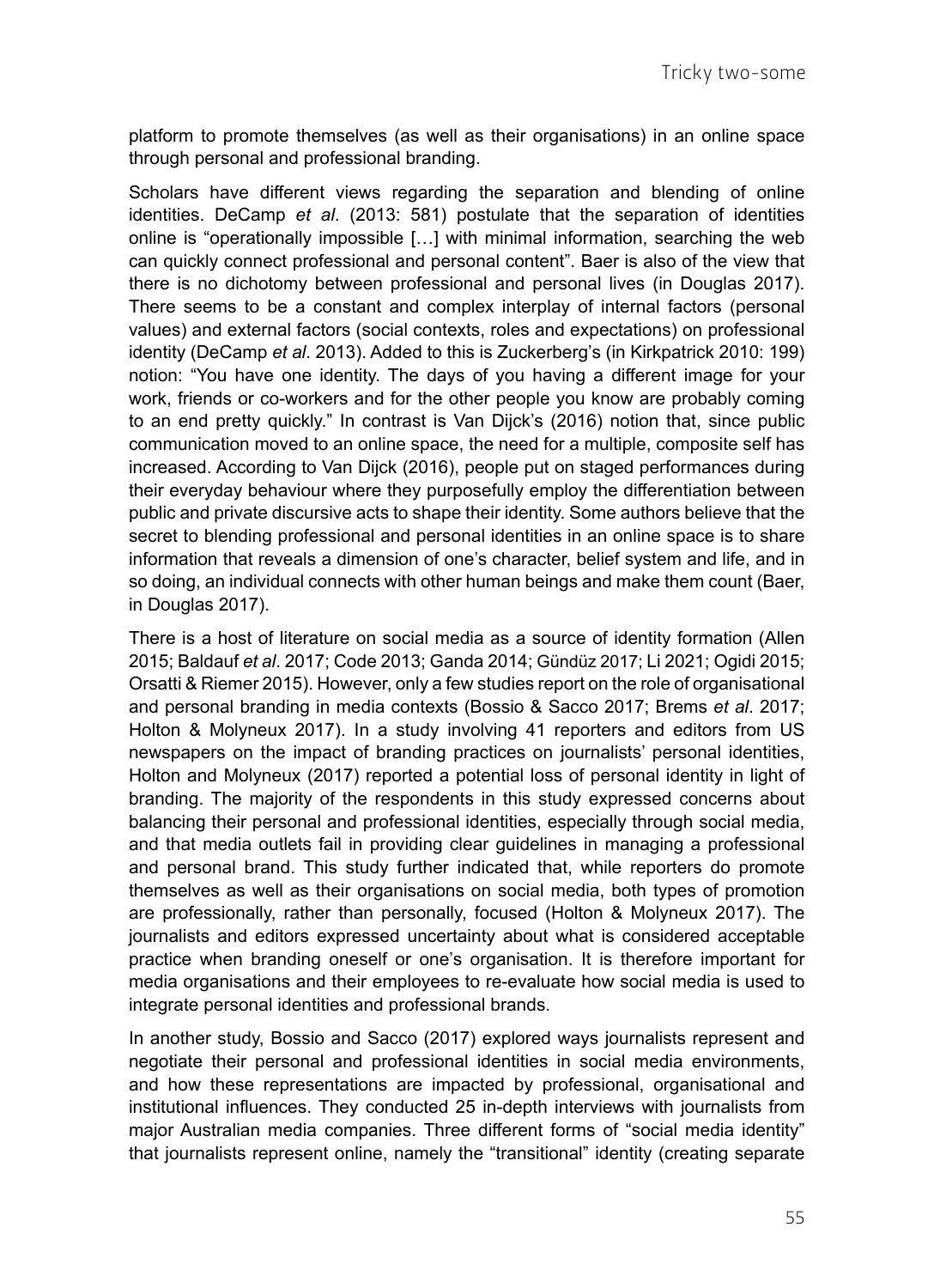personal and professional social media accounts), the "branded" identity (having a public account that is only associated with a particular media organisation and displays only professional activities), and the "social" identity (blending professional and personal online identities) were identified (Bossio & Sacco 2017: 529). This study revealed that representing a personal and professional identity online might be especially difficult for journalists, where representation of a particular character is an important part of professional practice (Bossio & Sacco 2017).

Brems *et al*. (2017) investigated the Twitter activities of 20 employed and 20 freelance journalists in the Netherlands and Flanders, and conducted in-depth interviews with 12 of these journalists to explore the manner in which they use social media to present themselves, and to determine the types of dilemmas they face. The results created a clear image of the three different elements that mark a personal brand: the stage (Twitter); the audience (other Twitter users); and the performer (journalists). The findings indicated that journalists struggled with being factual or opinionated; being personal or professional; how to balance broadcasting their message with engagement; and how to promote themselves strategically.

From the literature reviewed it became clear that most of the articles published on social media in media-related contexts are aimed at addressing issues pertaining to Twitter as a social media platform. Although these studies have documented journalists' use of and coping mechanisms with Twitter, only a few have explored the usage of other social media platforms. Furthermore, the studies were focused on journalists as media professionals. The current study (i) explores the challenges, issues and concerns radio presenters encounter when integrating their personal online identities and online personal brands on social media; and (ii) proposes guidelines for managing a branded identity. In the context of this study, "branded" identity refers to the integration of personal identity in a personal brand. The research was informed by two factors: the risks accompanying self-presentation acts online; and, the shortage of literature proposing guidelines for media professionals in managing online personas.

## TRICKY TWO-SOME: PERSONAL IDENTITY AND ONLINE PERSONAL BRAND

As this study is focused on the interplay of an individual's different online personas, it is important to first clarify two concepts. Personal identity, in social media contexts, is regarded as the activities, events, opinions and relationships that might represent an individual's life outside their professional activities (Bossio & Sacco 2017).

Personal branding, on the other hand, is viewed according to the collective description provided by Montoya and Vandehey (2002) and Klopper and North (2011: 411, in Schawbel 2010): "Personal branding is a personal identity that stimulates precise, meaningful perceptions in its audience about the values and qualities that a person stands for; it reveals your strengths and goals, and tells people why you are unique". A core aspect of personal branding is thus an individual's unique promise of value.

According to Klopper and North (2011), a personal brand is an individual's unique mental mark, the sum of all his/her characteristics or core associations accompanying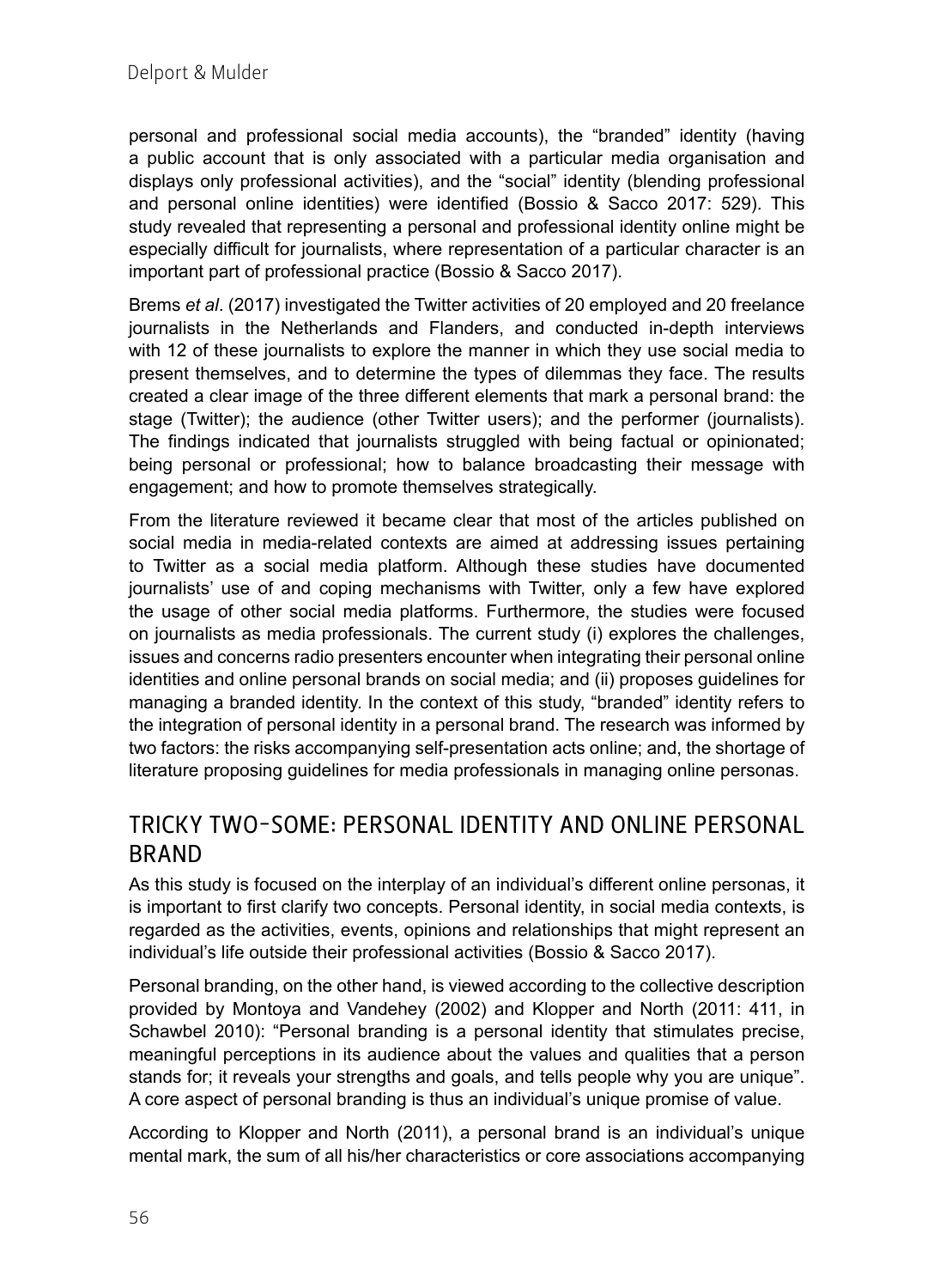the brand. A personal brand should be a recognisable and trustworthy badge of origin, and a promise of performance. Personal branding is a strategic process (Gorbatov *et al*. 2018) that entails the purposive construction of positive impressions (Hillgren & O'Connor 2011). An individual's personal brand encapsulates skills, abilities, values (Montoya & Vandehey 2002), promise and passion (Klopper & North 2011). These are expressed through verbal and non-verbal cues in order to differentiate the individual and emphasise his/her uniqueness in an authentic manner (Arruda & Dixson 2010). A personal brand is always linked to the individual's professional goal (Klopper & North 2011).

A study conducted by Gorbatov *et al*. (2018) identified two reasons why an individual actively engages in personal branding. They are driven either by individual reasons or by industry or professional-related reasons. Zinko and Rubin (2015) link aspects such as the need for self-esteem, the need to belong, and the desire for rewards to individual reasons. Personal branding is linked with the requirements and expectations of specific roles and industries (Gorbatov *et al.* 2018).

Several industries require employees to promote themselves (and inter alia the company) through personal branding (Harris & Rae 2011). Shaker and Hafiz (2014) also describe personal branding on two levels, namely as a combination of core and extended identity. The core identity of a brand features the brand's vision, values and attributes, while the extended identity provides the brand with a sense of completeness, and supplements the brand's core by linking it to the organisation's strategy whilst differentiating the brand.

From this discussion, one can conclude that personal branding is a strategic process. Antonios (2010) links this process to Maslow's hierarchy of needs and states that within the social media paradigm one also has to complete "basic needs" before moving up to "social needs" and ultimately reaching social optimisation. The levels that an individual moves through are first an individual's need to exist and have a voice in the online environment. The second level entails the need to establish structure or a digital footprint by choosing social media platforms where the individual feels comfortable in sharing a voice. The third level comprises constructing and positioning the desired self. According to Antonios (2010), this step involves connecting, sharing and engaging with people through social media platforms. The fourth level represents an individual's desire to build a solid image and engage in conversation by voicing expertise and sharing competencies; thus, linking to personal branding. The highest level in Maslow's hierarchy of needs relates to personal fulfilment. To reach this level, the individual needs to make sense of their circumstances and the circumstances in which they finds themselves. It is at this stage that an effective online personal brand is optimised and sustained, and where the individual finds themselves in the position to reap monetary rewards.

The outcomes of personal branding is multifaceted and non-linear (Gorbatov *et al*. 2018). Rangarajan *et al*. (in Gorbatov *et al*. 2018) suggest a list of tangible and intangible measures of the effectiveness of a personal brand in a professional setting. These measures are categorised as individual intrinsic, individual extrinsic,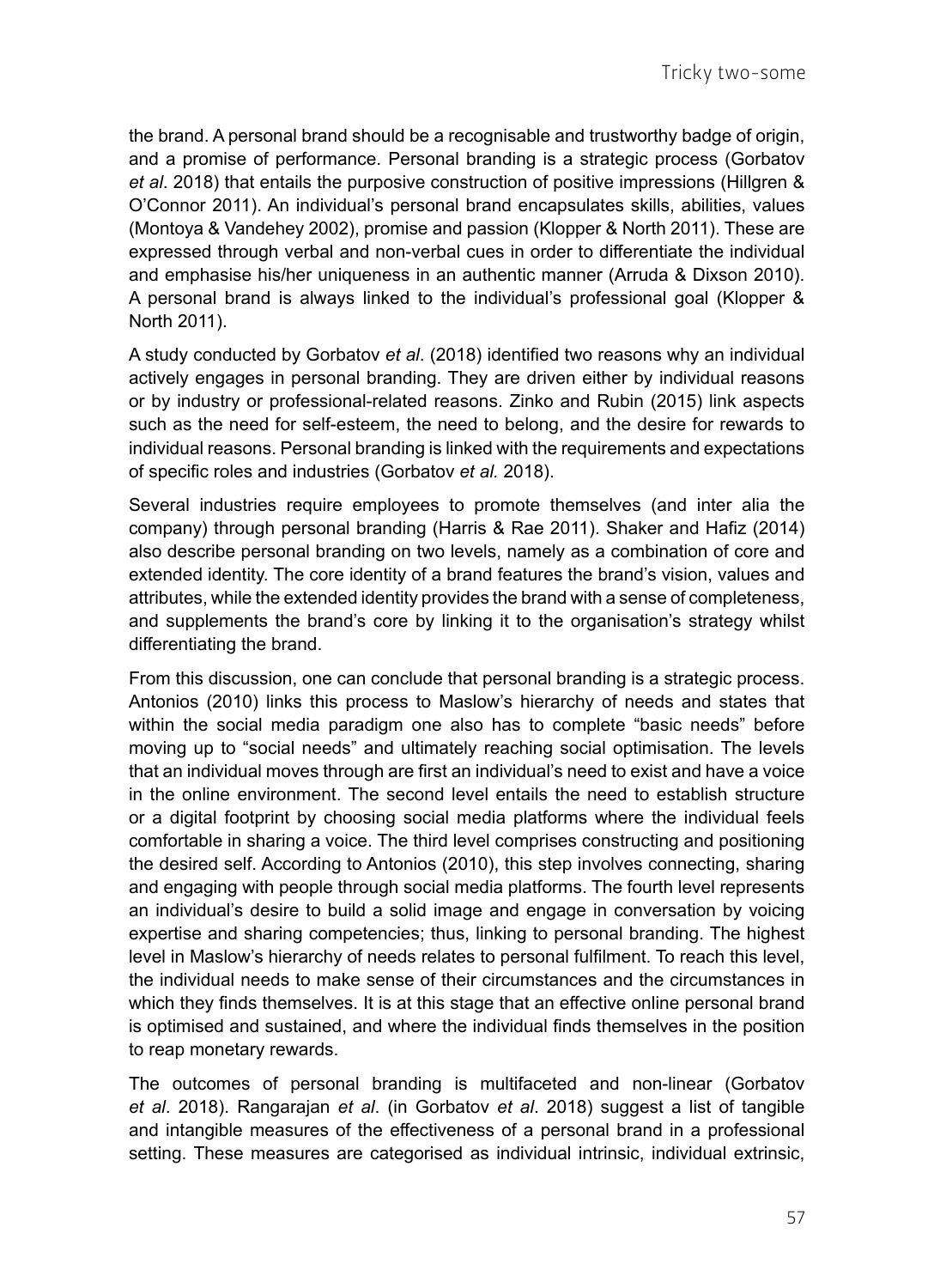and organisational outcomes. One of the most important outcomes of the personal branding process is a higher level of self-awareness (individual intrinsic), created through reflexivity (Khedher 2015). The most common outcomes linked to personal branding are individual extrinsic outcomes, and they usually relate to the furthering of a professional career or creating social capital. In order to reach these outcomes, enhanced visibility of the personal brand should first be realised. Another outcome that is considered an individual extrinsic outcome is the fact that the personal brand should be portrayed as authentic, and, at the same time, it should differentiate itself from other personal brands in the same industry. Authenticity is an aspect that runs like a golden thread through an effective personal brand. Personal branding is often considered within the context of organisational performance and the benefits that employees with strong personal brands can bring to the table. Personal branding is thus not only considered to be of value to an individual, but also has an impact on the way in which an organisation is perceived. Kucharska and D'abrowski (2016) found that employees with strong personal brands who share tacit knowledge of a company contribute to providing a company with a competitive edge. A key outcome of personal branding is thus reaching professional goals and promoting the ideology of the organisation (Sturdy & Wright 2008, in Gorbatov *et al*. 2018). This feeds into the monetary outcomes of the brand.

Against the background of the previous discussion, the primary difference between these two concepts is that personal online identity is linked with self-expression, while online personal branding has professional outcomes. Furthermore, a personal identity develops spontaneously, while a personal brand is a strategic, planned and managed process. However, a personal brand cannot exclude personal identity, as identity is the nucleus from which a personal brand develops. The challenge is therefore to manage the interplay between a personal and professional online profile on social media in an effective manner.

## RESEARCH DESIGN AND METHODOLOGY

This study was embedded within an interpretivist (Patton 2002) and constructivist paradigm (Lincoln & Guba 1985) to create meaning of the interplay between radio personalities' personal online identities and online personal brands. Semi-structured face-to-face interviews were conducted with radio presenters at a South African commercial radio station. During the interviews, the presenters had to reflect on their interaction on social media in their personal and professional capacity. In line with Groenewald's (2004) guidelines, the questions to the participants focused on their experiences, feelings, beliefs and convictions regarding the topic. Each participant was allowed the opportunity to speak freely according to his or her own knowledge structures and perceptions. The interviews, which lasted between 30 and 60 minutes each, were conducted individually with each presenter in the boardroom of the radio station during October 2020. In keeping with COVID-19 regulations, all safety protocols were observed.

A purposeful-criterion sampling strategy was employed to access information-rich sources. The inclusion criteria entailed that the radio presenters had to be active on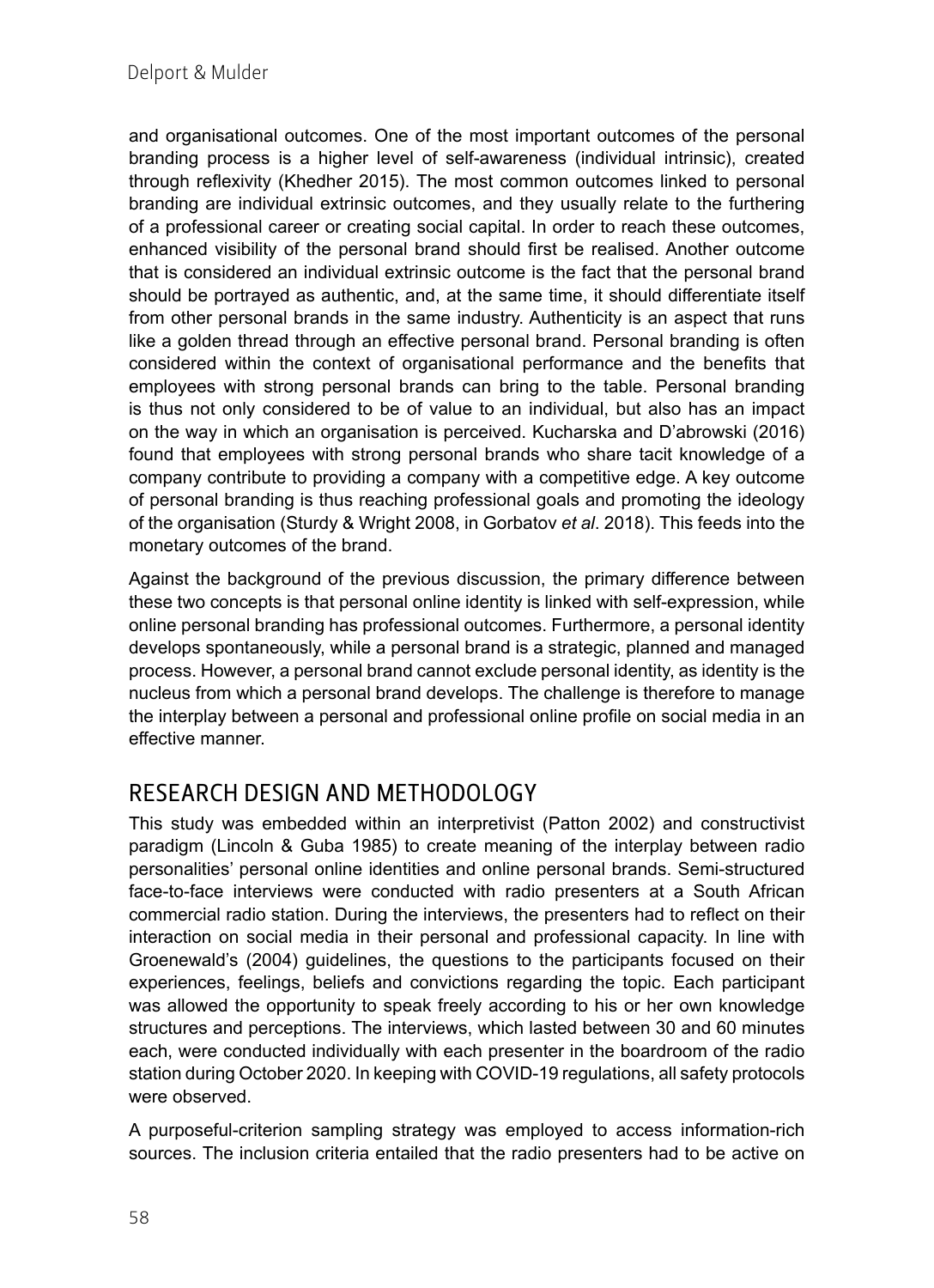social media platforms, and they had to post at least once a week on one or more of these profiles. Participation was voluntary. The sample group consisted of ten radio presenters, five male and five female ( $n = 10$ ). The sample size was determined by theoretical saturation.

Permission to conduct the research was obtained from the management team of the radio station, and informed consent was obtained from all the participants. Ethical clearance was provided by the Humanities Research Ethics and Innovation Committee [HREIC 15/10/20]. The participants were assured of the anonymity and confidentiality of their responses. All the interviews were recorded with the participants' consent, and transcriptions were analysed by means of inductive content analysis.

## FINDINGS AND DISCUSSION

### Theme 1: Type of SM presence

The first step in the process to establish an online personal identity is to recognise the need to exist in the online environment. Antonios (2010) opines that an individual establishing self-awareness focuses on this need; thus, creating an online presence and finding a voice. The participants approached the communication about their identity in different manners.

Seven of the participants have a personal profile, as well as a professional (public figure) page on Facebook. As mentioned previously, Bossio and Sacco (2017) describe this as a "transitional" identity. One participant described the process as follows, "I try not to mix my personal and professional identities".

Only one of the participants followed what was previously described by Bossio and Sacco (2017) as a "social" identity, blending a professional and personal online identity. Still, this participant said, "I mostly post professional stuff on my personal profiles". This notion mirrors the findings of Holton and Molyneux (2017) where journalists indicated that their posts are more professionally than personally staged.

Two participants have only one account where professional communication is shared to enhance their brands. Their choice was motivated as follows, "You are a brand therefore your corporate identity is important". The other stated, "As a media personality, I don't think you can separate your personal and professional identities. If you really want to use social media in the correct way, you must be able to integrate your brands." This approach is coined the "branded" identity by these authors.

It became clear from the data that the participants found it challenging to separate their individual and professional presence online completely. According to Brems *et al*. (2016) and Holton and Molyneux (2017), industries with a higher degree of transparency are more conducive to personal branding. Green (2016) describes these as typically industries, such as sport or journalism (including radio presenting). This supports the notion that radio presenters cannot operate without a social media presence nowadays.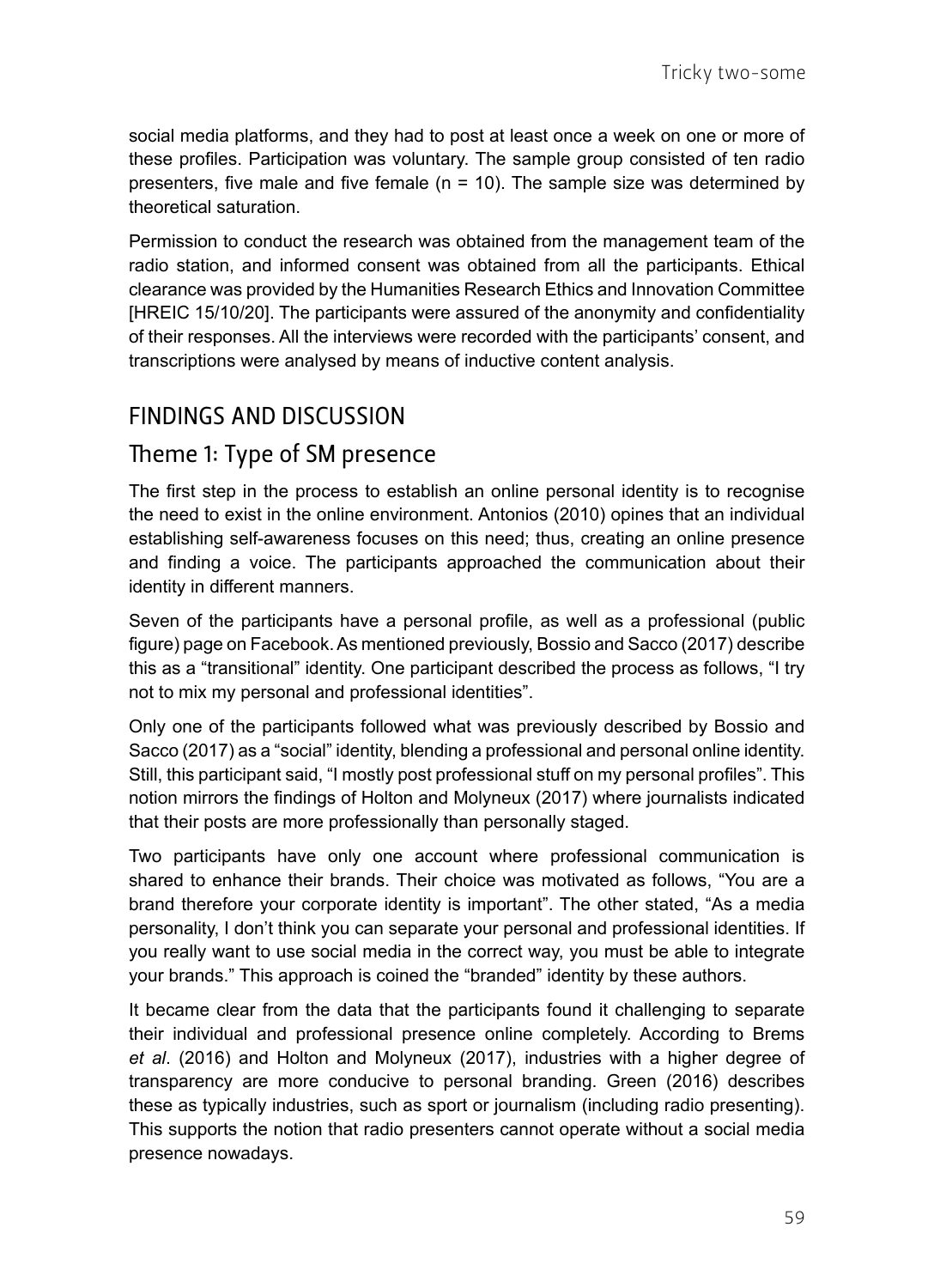# Theme 2: Purpose of the SM presence

Although all the participants have an online presence, not all of them use it to create a personal brand. Six of the participants indicated that they like to connect with their audiences, engage in conversations, and share their passions and beliefs through their social media presence; thus, claiming a more personal inclination. Supporting this notion, one of these participants wants people to relate to her posts and likes to share hope. Another participant mentioned that his goal is to let his positive energy rub off on others. "My goal is to reach out and motivate people. I want to make someone's life better." These participants do not intentionally focus on their personal brands, but more on their personal identities.

Given the industry within which the participants are employed it was interesting that less than half of them mentioned personal brands. One of these participants is a storyteller by nature. She stated that she wants to push her writing on social media platforms. This demonstrates that she wanted to display a personal skill (related to the industry) on her social media platforms.

Another participant clearly stated that his goal with social media is to boost his profile, increase his followers, and generate an extra income. Three other participants, who also want to gain monetary benefit from their social media platforms echoed this sentiment; thus, edging towards professional communication and personal branding. One of these four participants explained that he uses Facebook to share what they are doing on air. "The show doesn't stop at 09:00. I use social media as a platform to get what we do on air out there." This notion mirrors that of Bonini (2012), that when the radio show ends the programme continues on the web. Another of these participants mentioned that it is important to share knowledge and the value of his services. His goal is to interact with the audience, whilst he would also like to get more followers "to get his brand out there. I regard myself more of an influencer than a celebrity." Another participant who also engages in professional communication mentioned that her goal is to entertain her followers and connect with people. "I am not a chaser of followers. I want to build a strong brand. I regard it as a business tool." One of the participants who follow the professional communication route mentioned that her goal is to attract the attention of other radio stations through her posts. This clearly indicates the career advancement this participant sees by means of personal branding. Only one participant mentioned posts that focused on the employer radio station's brand.

According to Gorbatov *et al*. (2018), there are two broad groups of drivers pertaining to a social media presence, namely individual drivers and industry or professional drivers. These authors found that these drivers explain why, how and for what reason individuals engage in personal branding activities. A positive personal reputation is identified as the key driver of an individual (Zinko & Rubin 2015). These authors link aspects, such as the need for self-esteem and the need to belong to the individual drivers, while industry drivers are linked to the desire for rewards.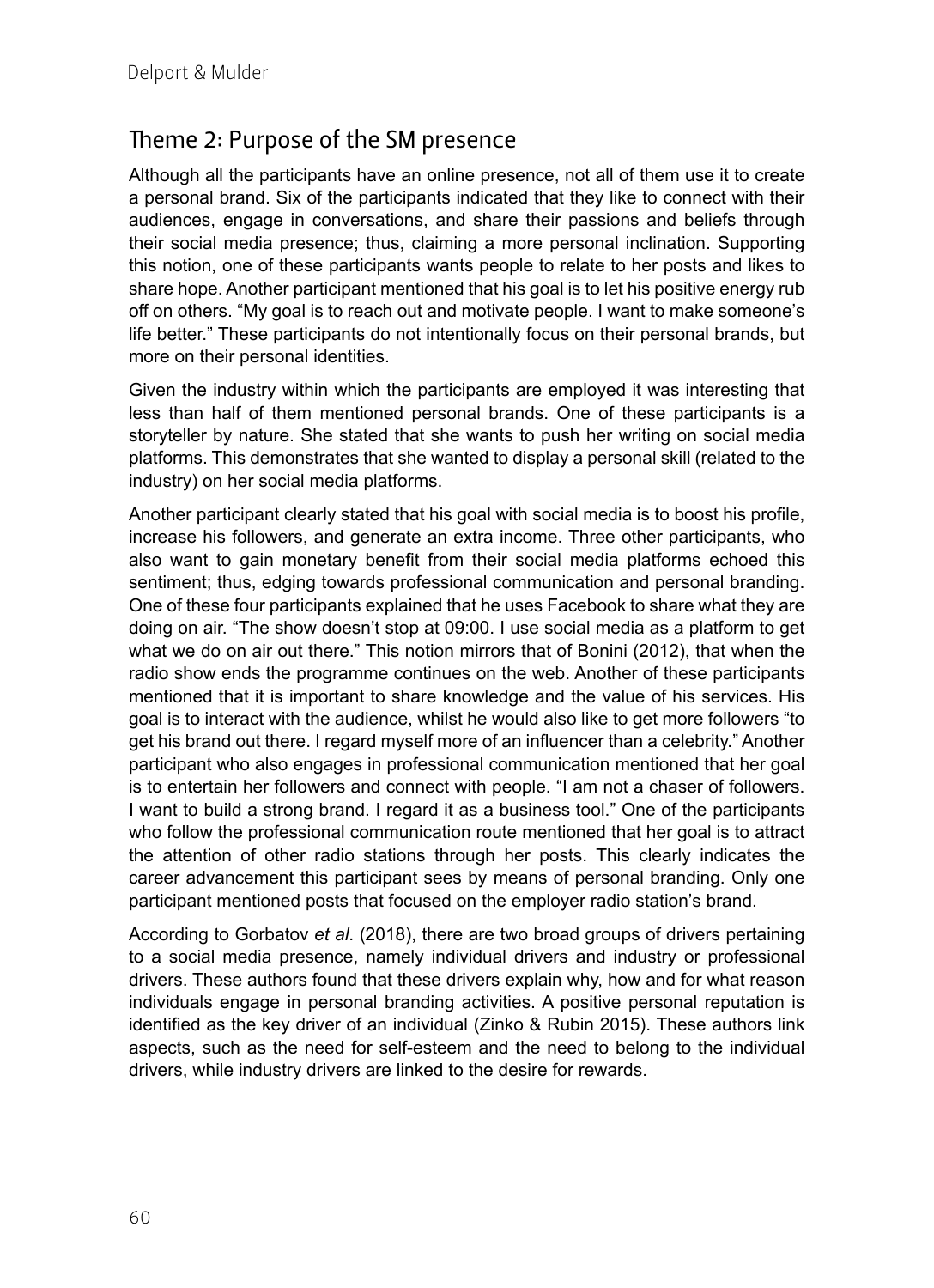### Theme 3: SM structure

On social media, people connect with people through destinations. Individuals join groups, engage in conversation, and find people who share their passions and beliefs. According to Antonios (2010), it is important to establish structure for social media use. This entails establishing a digital footprint by choosing social media platforms where one feels comfortable sharing your voice. The participants all reported that they use different social media platforms. One participant explains that Facebook is used to portray a part of her life. "I don't engage with my online audience. They must go to my public figure page and like it." The majority of participants use Twitter for information gathering purposes, and Facebook and Instagram to connect with their audiences, while one individual uses Twitter, Instagram and Facebook mainly for information gathering purposes. According to two participants, Instagram is their main social media platform, whilst another two participants' post on their Instagram feed to Facebook. One participant used both Facebook and LinkedIn as main social media platforms, but would also post on Instagram every now and again. "I try not to mix my personal and professional identities. I am afraid that people will not take me seriously. I have two Facebook pages – one being my personal profile and the other my professional page." Only one of the participants indicated the use of Instagram, Facebook, YouTube, Twitter, LinkedIn and TikTok. It is clear that the participants use the social media platforms for different reasons, varying from information gathering, to promoting their online shows, and engaging with followers.

The fact that there are numerous social media platforms available contribute to the challenge being addressed in this study. Not only do radio presenters find it difficult to manage a personal and professional identity, but they also do not know how to do this across different platforms. It is evident from the data that the combination of different platforms in a transitional manner was most popular amongst the participants. One of the main concerns raised by the participants was the fact that they find it difficult to separate their personal profile from their professional profile. This confirms the findings of Holton and Molyneux's (2017) study among journalists.

## Theme 4: Current status of SM presence

From the data, it became clear that the participants desire to build a solid image and engage in conversation by voicing expertise and sharing competencies. However, not all participants were satisfied with their current social media presence. One participant indicated that she needs to update her personal brand. "It's not reflecting me, who I am." This sentiment was supported by another participant who felt that he also still needs to figure out his brand. "As a media personality, I don't think you can separate your personal and professional identities. If you really want to use social media in the correct way, you must be able to integrate your brands."

Another participant felt confident in his personal brand, and described it as inspirational and genuine. A participant who considered her brand as being more business-oriented at this stage mentioned, "I want to get to a point where I have a strategy. Branding with other companies is my end goal." As mentioned in the literature review, strategy is a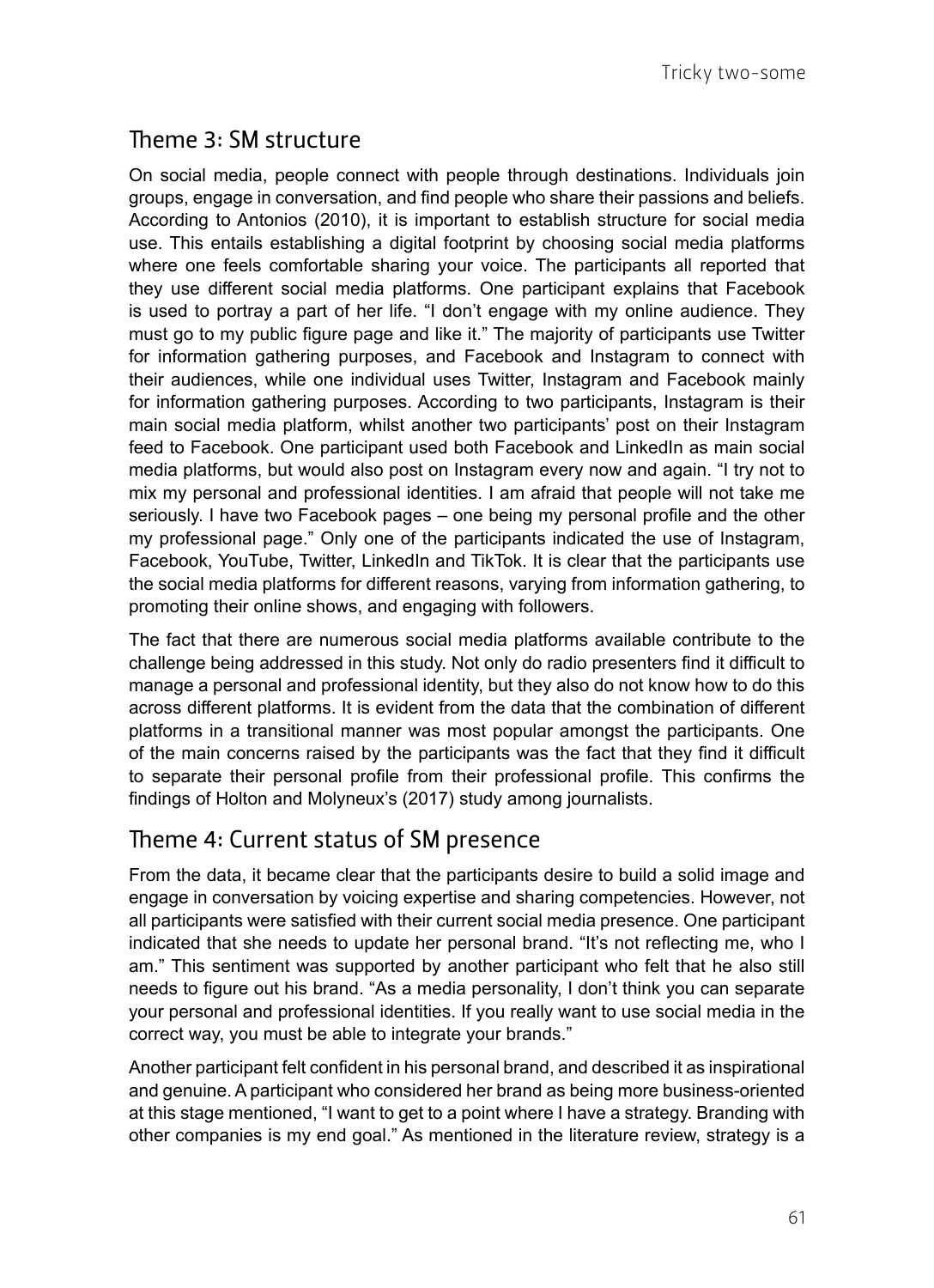key element in informing self-expression and self-branding in online spaces (Brems *et al*. 2017).

## Theme 5: Outcomes of SM presence

Social media presence is created through personal and/or professional communication. Personal communication is seen as information regarding the personal life of the individual, for example, family, hobbies and emotions. This type of communication is considered non-professional and provides the recipients with a glimpse of the individual's private activities. According to Brems *et al*. (2017), personal content can make online content attractive to read for the recipients, as is also the case with adding visuals to posts. Most of the participants made use of personal communication to make their presence more attractive. "My messages are uplifting and motivating and I want people to relate with me." This participant mentioned that the posts on her personal profile on Facebook reflect the fact that she is married, a Christian, and loves her family and dogs. She posts work-related information on her public figure page. Another participant said, "Instagram is more the real me; it includes the human factor. You would find me, just me." Another participant stated that he steers away from posting content that is related to politics, racism or sport, but rather posts content about his own mood. One participant, who believes that a personal and professional brand cannot be merged, stated that his posts focus on family matters and his love for jogging. "I am the family guy – a dad with a child. I want that to identify with my audience." This notion underscores the elements of compassion, connectivity and care that make radio such as intimate medium (Zunckel 2021).

Professional communication entails sharing content that is based on the professional knowledge on which the personal brand is built. A participant who does not merge his personal and professional identities mentioned that he is afraid that people will not take him seriously. His posts are mostly professional, "I share my services and what I can offer people". A participant who makes use of an integrated approach stated, "I post personal stuff such as exercise and meal plans. It is directly linked to my radio programme and I believe that the audience can relate with it." One of the participants describes being online as "a popularity contest, always looking who has the most followers", but another participant felt that "a strong brand is not about the number of followers a person has, but about engagement". The element of engagement underscores the interactive mode of identity construction (Goffman 1959).

Although three of the participants post professional work-related items, only one of them mentioned the use of the employer's corporate brand to the advantage of his personal brand. This was surprising, as one should think that a mutually beneficial relationship between the employer's brand and the individual brands would be possible. Most of the participants tried to make use of what they called a "balanced approach" in combining personal and professional communication.

## Theme 6: Managing the SM presence process

Personal branding is all about the strategic constructing and positioning of the desired self. Given the responses of the participants, it became clear that not all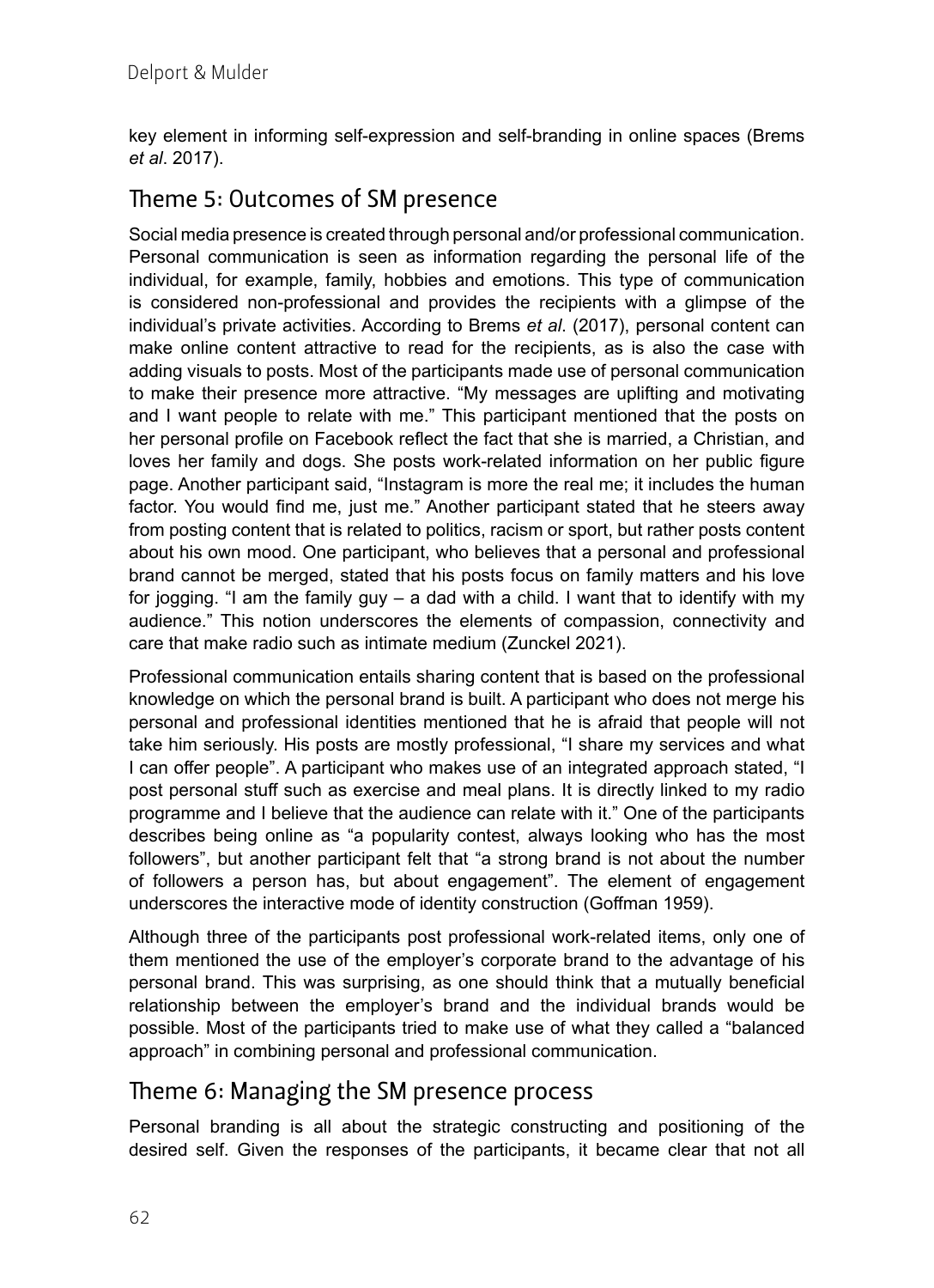Tricky two-some

of them are familiar with what a personal brand entails. As discussed previously, a personal brand should be focused on one specific attribute or unique feature, and is a strategic process. One participant commented, "I however believe that my brands can complement one another". Another describes his personal brand as "charismatic, influencer, real, relatable, inspirational, educational and genuine". These comments illustrate the lack of knowledge regarding personal branding, as the literature focuses on the fact that an effective brand should have one differentiating factor that sets it apart from other brands. With an effective personal brand, one should not ascribe more than one proposition to the brand. All dimensions of an individual's life should also resonate under one brand, not multiple brands. It became clear that there was a lack of knowledge among some of the participants regarding what personal branding entails. A participant who demonstrated knowledge of the core of branding stated the following, "My brand is one person. Even though I am a professional, I still have a funside. I love people. It's all about having a good time." This notion is consistent with the findings of Bullingham and Casconcelos (2013), who suggest that people re-create their offline selves online, rather than adopting a different persona or constructing a different identity. They still have one identity reflecting different versions of the self.

Others demonstrated knowledge of important aspects of personal branding, such as the fact that it is a strategic process. One participant mentioned that she schedules her posts on Facebook and Instagram; thereby, acknowledging the strategic nature of the process. Another participant mentioned that he posts a minimum of eight times per week, mainly between 16:00 and 18:00. "My posts are carefully planned." This insight also reflects on the strategic process that one needs to follow in personal branding.

Another stated that she always thinks about her brand. "I like to create a certain theme. I like to keep it relevant to what's happening in the world." Yet another participant, who demonstrated knowledge of the personal branding process, stated that she knows most of her followers personally. This demonstrated that she knows how important it is to know your recipients in order to formulate effective communication.

## Theme 7: Practical guidelines for SM presence success

The participants mentioned a number of aspects that they use in an attempt to make their social media presence more effective. One participant mentioned that it is important to her to have a corporate identity and professional image for her personal brand. Another felt that consistency is key. She is relatively successful with her online activities and has brand endorsements from a number of well-known brands. "With brand awareness I am always looking for new ways to develop my brand. I am authentic, genuine, the girl next door, approachable, real, aspiring. I try my best to follow people who are positive. I engage by asking questions. I always try to be real. It's about influence, authenticity." This underscores the previous notion that a personal brand should be portrayed as being authentic. A participant who also supports consistency in posts makes use of certain themes when she posts. A third participant, who emphasised the importance of consistency, stated that all his photos have "a certain look and feel". He also makes use of filters to edit his photos. "You are a brand; therefore your corporate identity is important."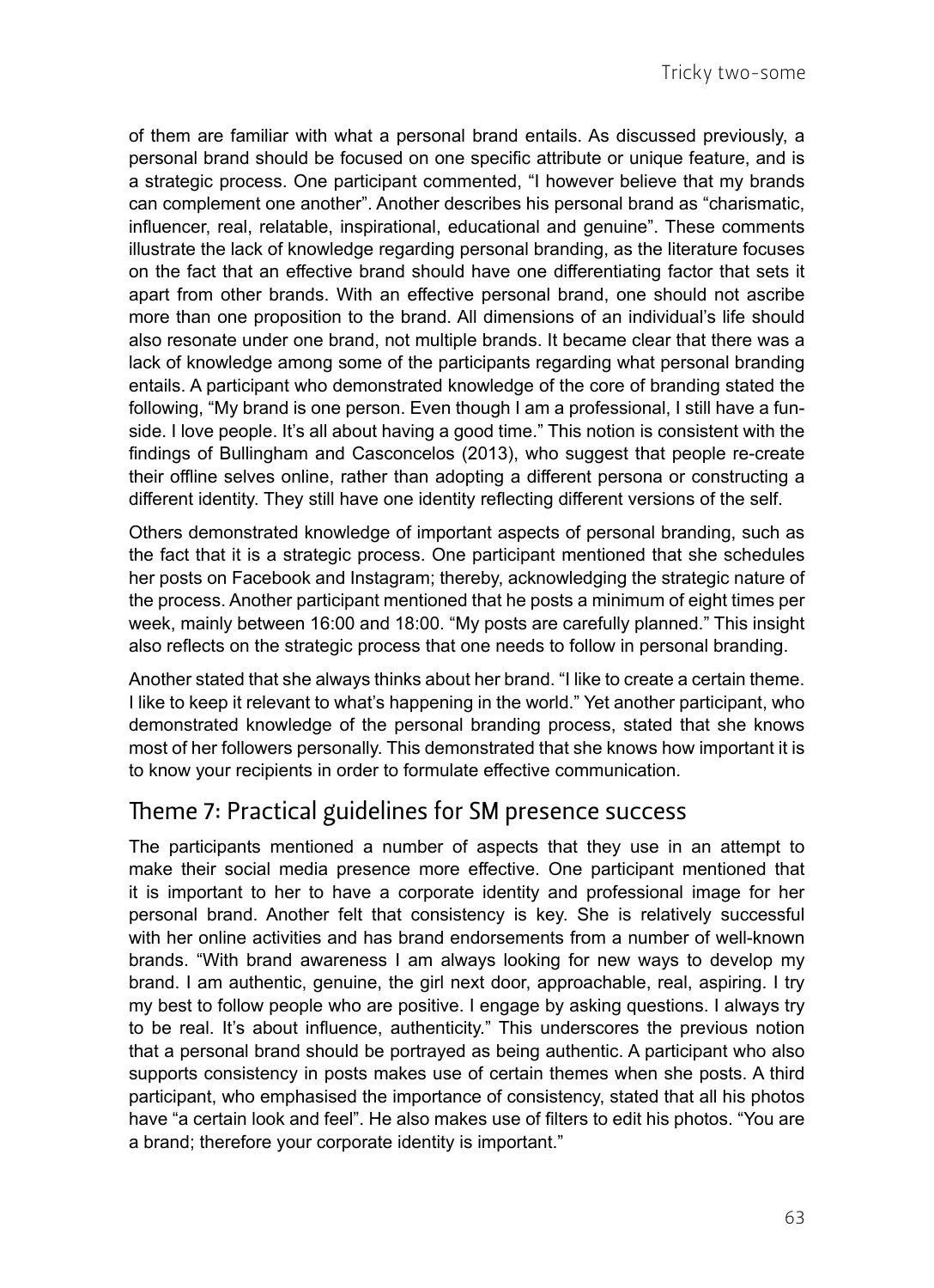The strategic timing of posts was also mentioned. One participant felt she gains most interaction when posting between 18:00 and 21:00. Another important aspect mentioned by the participants was to stay on top of what is happening in the social media environment. Information on current topics should be gathered, but information that is more personal was also mentioned. As stated, "I constantly compare myself with other women in the industry."

For another participant success lies in perseverance. He indicated that, in order to build a successful brand online, "you must invest time and money in it". He also felt that work experience and exposure to different positions contribute to an individual's ability to create a more effective social media presence. This participant believes that one should use everything to your advantage. "I believe that my brands can complement one another. More people discover you through radio."

# Theme 8: Challenges

Almost all the participants mentioned time constraints as a major challenge. Time constraints seem to be a problem experienced by many radio professionals across the African continent (Radio Days Africa 2021).

Another aspect that makes the managing of social media presence difficult is the lack of specific guidelines. Several participants felt that practical guidelines, such as the right time to post, would be useful. Five participants mentioned the creation of content as a challenge. "Content is important; it should add value to my follower's day," one participant elaborated. Two participants opined that the right type of content is important, but difficult to create. As one stated, "You owe your followers content". For another participant it is a challenge to use the correct hashtags and to use insights to post at the right time. Another participant mentioned that it is a challenge to post real-time content without compromising on quality. Several participants echoed this opinion, with one mentioning that it would be helpful if a professional person could assist them. The need for good quality posts was mentioned by almost all the participants. "I need a graphic designer to create my brand/identity." This participant also felt it would be of great value if such a professional person could edit posts. An aspect that goes hand in hand with content creation is knowing the recipient of the message. One of the participants recognised the importance of knowing whom the interactive audience is in order to create effective content. Thus, identity is seen as being dependent on an audience and the recognition it receives from an audience, as mentioned by Goffman (1959). A participant mentioned that he wants his posts to get traction. "I want reaction." It seems as if engagement with followers was regarded as a general challenge. Another participant mentioned that she is of the opinion that people do not interact sufficiently. "People should collaborate more with other brands or influencers." As mentioned before, engagement and interaction with the audience is a key construct in identity formation (Goffman 1959). Several participants felt that a short course in social media or photography could be helpful. The general consent was that "social media training could be helpful".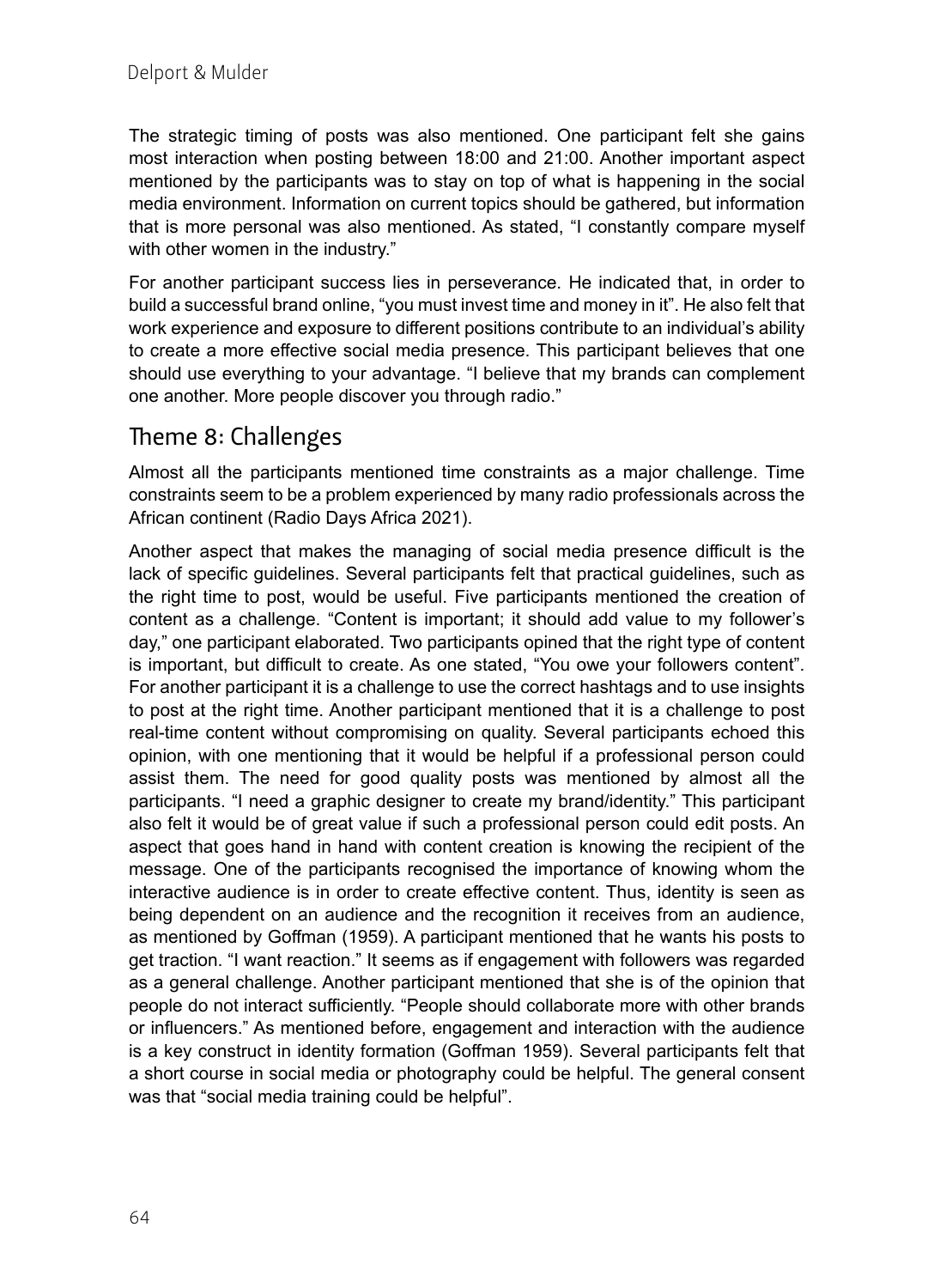## CONCLUSION AND RECOMMENDATIONS

Although there is no such thing as "the perfect online profile" (Green 2016: 275), radio presenters, as most other professions nowadays, cannot operate without a presence on social media. However, the way in which radio presenters should manage this presence is still uncertain. Although some of the participants felt that separate profiles are more viable, expert knowledge indicates that it is not the most effective route to follow. Since the more authentic personal brands are seen as more believable and therefore also more effective, personal identity should be engrained in the branded identity and not separated from it. The research data reflected that most of the participants in the study focused on building a positive personal reputation, but few explored the rewards that a radio presenter could reap from a branded identity on social media. The participants also did not take full advantage of the total spectrum of options that the social media structure provides. One of the reasons for this could be that the participants found it difficult to manage their personal and professional profiles, and therefore did not want to complicate the process further by adding more social media sites. Most of the participants combined personal and professional communication in their social media interactions, but none of them had a social media strategy in place. A branded identity requires a strategic process with a clearly defined brand and purpose to the social media presence at the core of the process.

An important starting point for radio presenters is to know the differences and similarities of personal identity and personal branding (illustrated in Table 1 below).

| <b>Core elements</b> | <b>Personal identity</b>                            | <b>Personal branding</b>                            |
|----------------------|-----------------------------------------------------|-----------------------------------------------------|
| <b>Process</b>       | Spontaneous                                         | Strategic                                           |
| Expression           | Verbal and non-verbal                               | Verbal and non-verbal                               |
| Promise/Outcome      | Authenticity                                        | Authentic uniqueness                                |
| Impressions          | Positive/negative                                   | Positive                                            |
| Qualities            | Skills, abilities, values,<br>experience, knowledge | Skills, abilities, values,<br>experience, knowledge |
| Purpose              | Personal                                            | Professional                                        |

#### **TABLE 1**: CORE ELEMENTS OF PERSONAL IDENTITY AND PERSONAL BRANDING

The difference between these two concepts is that personal online identity is linked to self-expression, while online personal branding always has professional outcomes. Furthermore, a personal identity develops spontaneously, while a personal brand is a strategic, planned and managed process. The challenge for radio presenters is to interplay these two concepts effectively on social media platforms to create the branded identity. When looking at the definition of personal branding, it is clear that personal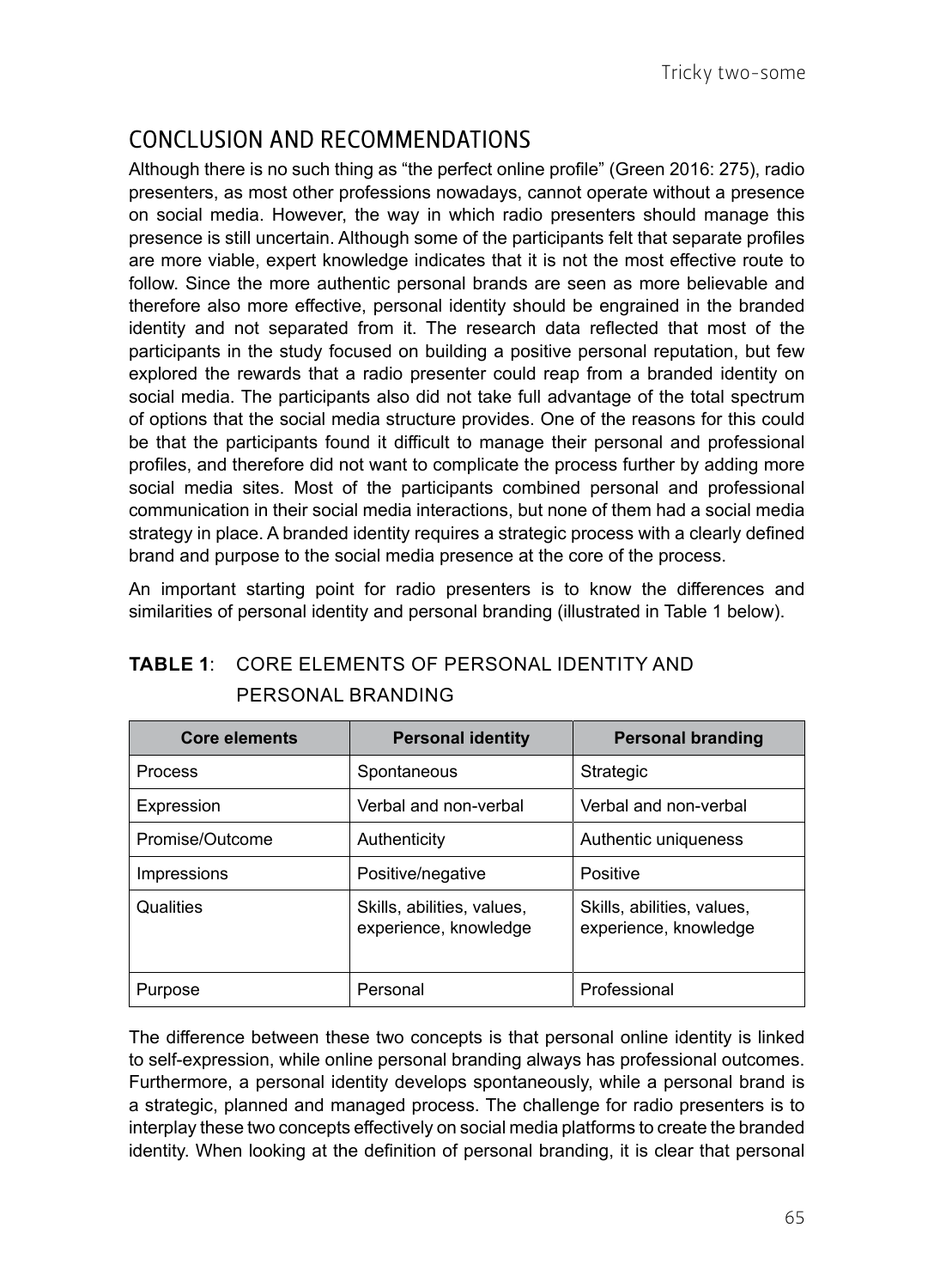identity forms the core of the personal brand and therefore also the branded identity. It is therefore not possible to develop an effective personal brand separate from the essence of the personal identity. When different versions of an individual's identity are displayed on different platforms, it leads to perceptions of unauthenticity. The following guidelines are suggested to direct the process of creating a branded identity.

Suggestions for radio presenters:

- Explore your personal identity and build a personal brand around this core.
- ♦ Follow a branded identity presence on social media, and integrate this identity across many platforms.
- ♦ The visual branded identity should be developed professionally and should be consistent across all platforms.
- ♦ Explore practical guidelines to enhance the effectiveness of your online interactions (for example, the timing of posts, content, etc.).
- ♦ Make sure that content always links to the core of your branded identity and is relevant to your audience.
- ♦ Develop a long-term strategy for your branded identity with room for short-term adjustments to incorporate environmental changes and relevant information.
- ♦ Align the purpose of your branded identity with potential rewards.
- ♦ Create engaging activities on your social media profiles.
- ♦ Establish a mutually beneficial relationship between your branded identity and the brand of your employer.
- ♦ Stay within the social media policy framework of the employer.

Suggestions to radio stations:

- Provide employees with precise quidelines and policies with regard to their social media presence.
- ♦ Make branded identity development part of the company's induction protocol.
- ♦ Make social media marketing training available to employees.

A limitation of this study was that it was focused on radio personalities of only one commercial radio station in South Africa. Future research could focus on a comparative analysis of the online personas of radio presenters working at community stations, commercial stations, and the public broadcaster. In addition, more research is needed regarding the interplay between radio presenters' on-air personalities and online identities. Identity is seen as being dependent on an audience – in this regard, research could be conducted into the role audience members play in identity formation.

Social media has extended radio's mandate beyond its original role and functions by offering radio personalities a platform to promote themselves and their stations online.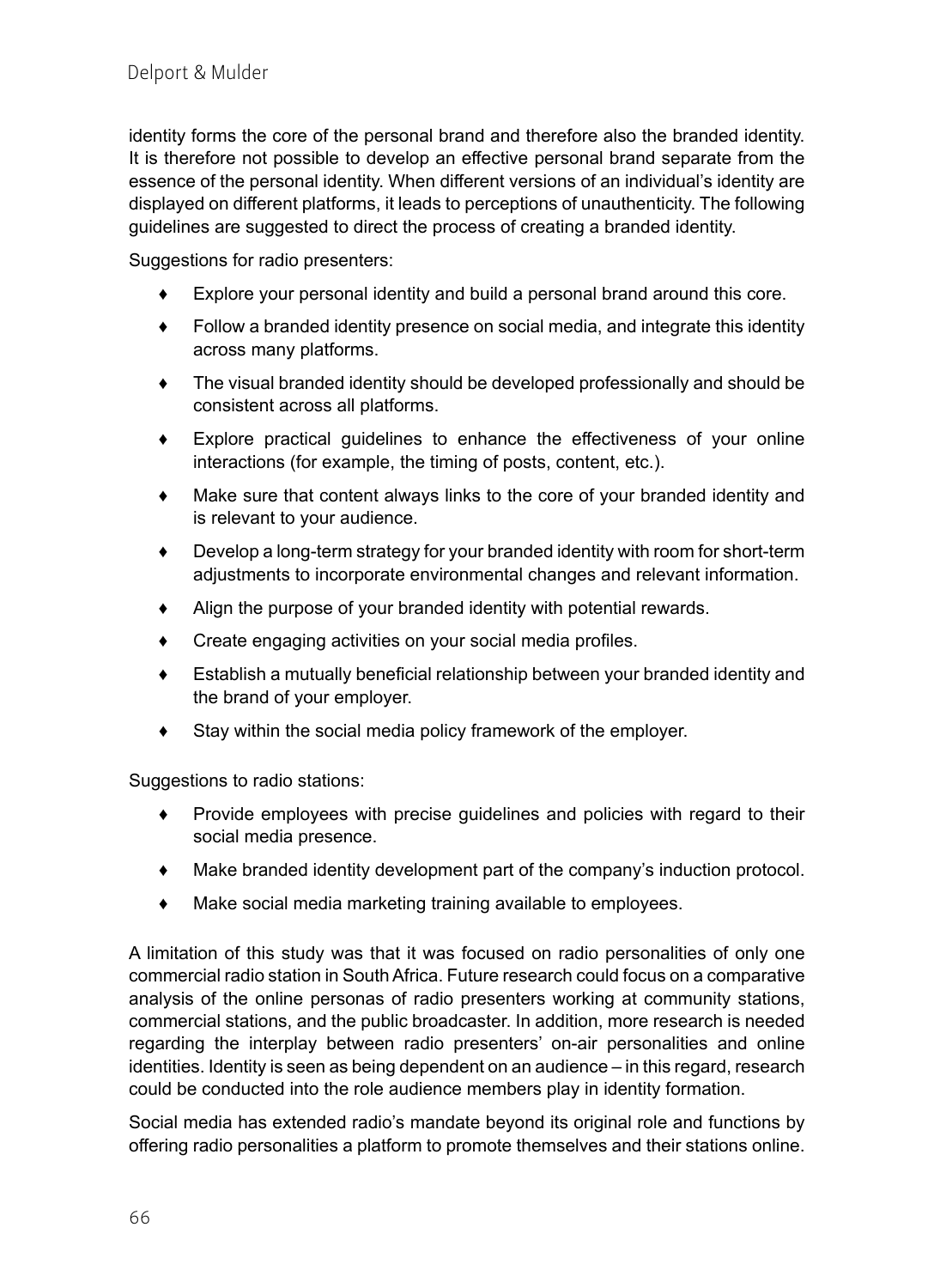The findings of this study confirm existing scholarship that media professionals are not always certain how to balance their personal online identities and online personal brands, and guidelines are needed in this regard. The study makes a theoretical contribution by proposing guidelines to radio presenters and their employers in simplifying this complex issue of managing the interplay between personal identity and personal branding in creating a branded identity.

### REFERENCES

- Allen, S.N. 2015. Adolescents, social media, and the use of self-portraiture in identity formation. *LMU/LLS Theses and Dissertations*. 150. [Online]. Available at: <https://digitalcommons.lmu.edu/etd/150>[Accessed on 6 July 2021].
- Antonios, J. 2010. The social media hierarchy of needs*.* [Online]. Available at: [http://](http://johnantonios.com/2010/02/06/the-social-me%20dia-hierarchy-of-needs/) [johnantonios.com/2010/02/06/the-social-me dia-hierarchy-of-needs/](http://johnantonios.com/2010/02/06/the-social-me%20dia-hierarchy-of-needs/) [Accessed on 6 July 2021].
- Arruda, W. & Dixson, K. 2010. *Career distinction: Stand out by building your brand.* Hoboken, New Jersey: John Wiley.
- Baldauf, **H.,** Develotte, C. & Ollagnier-Beldame, M. 2017. The effects of social media on the dynamics of identity: Discourse, interaction and digital traces. *Identity Construction in Social Media* [Online]. DOI: [https://doi.org/10.4000/alsic.3004.](https://doi.org/10.4000/alsic.3004)
- Bonini, T. 2012. Doing radio in the age of Facebook. In: Oliviera, M., Portela, P. & Santos, L.A. (eds). Proceedings of the Radio Evolution Conference, Communication and Society Research Centre, University of Minho, Portugal, 14-16 September.
- Bossio, D. & Sacco, V. 2016. From 'selfies' to breaking tweets. *Journalism Practice* 11(5): 527-543.<https://doi.org/10.1080/17512786.2016.1175314>
- Brems, C., Temmerman, M., Graham, T. & Broersma, M. 2017. Personal branding on Twitter. *Digital Journalism* 5(4): 443-459. [https://doi.org/10.1080/21670811.2016.1](https://doi.org/10.1080/21670811.2016.1176534) [176534](https://doi.org/10.1080/21670811.2016.1176534)
- Bullingham, L. & Casconcelos, A.C. 2013. The presentation of self in the online world. Goffman and the study of online identities. *Journal of Information Science* 39(1): 101-112. <https://doi.org/10.1177/0165551512470051>
- Code, J. 2013. Agency and identity in social media. [Online]. DOI: 10.4018/978-1-4666- 1915-9.ch004.<https://doi.org/10.4018/978-1-4666-1915-9.ch004>
- Cooley, C.H. 1902. *Human nature and social order.* New York: Charles Scribner.
- DeCamp, M., Koenig, T.W. & Chisolm, M.S. 2013. Social media and physicians' online identity crisis. *The Journal of the American Medical Association* 310(6): 581-582. <https://doi.org/10.1001/jama.2013.8238>
- Douglas, A. 2017. How to balance your personal and professional identity on social media. [Online]. Available at: [https://www.business.com/articles/how-to-balance-your](https://www.business.com/articles/how-to-balance-your-personaland-professional-identity-on-social-media/)[personaland-professional-identity-on-social-media/](https://www.business.com/articles/how-to-balance-your-personaland-professional-identity-on-social-media/) [Accessed on 1 November 2018].
- Erikson, E.H. 1968. *Identity: Youth and crisis.* (First edition). New York: WW Norton.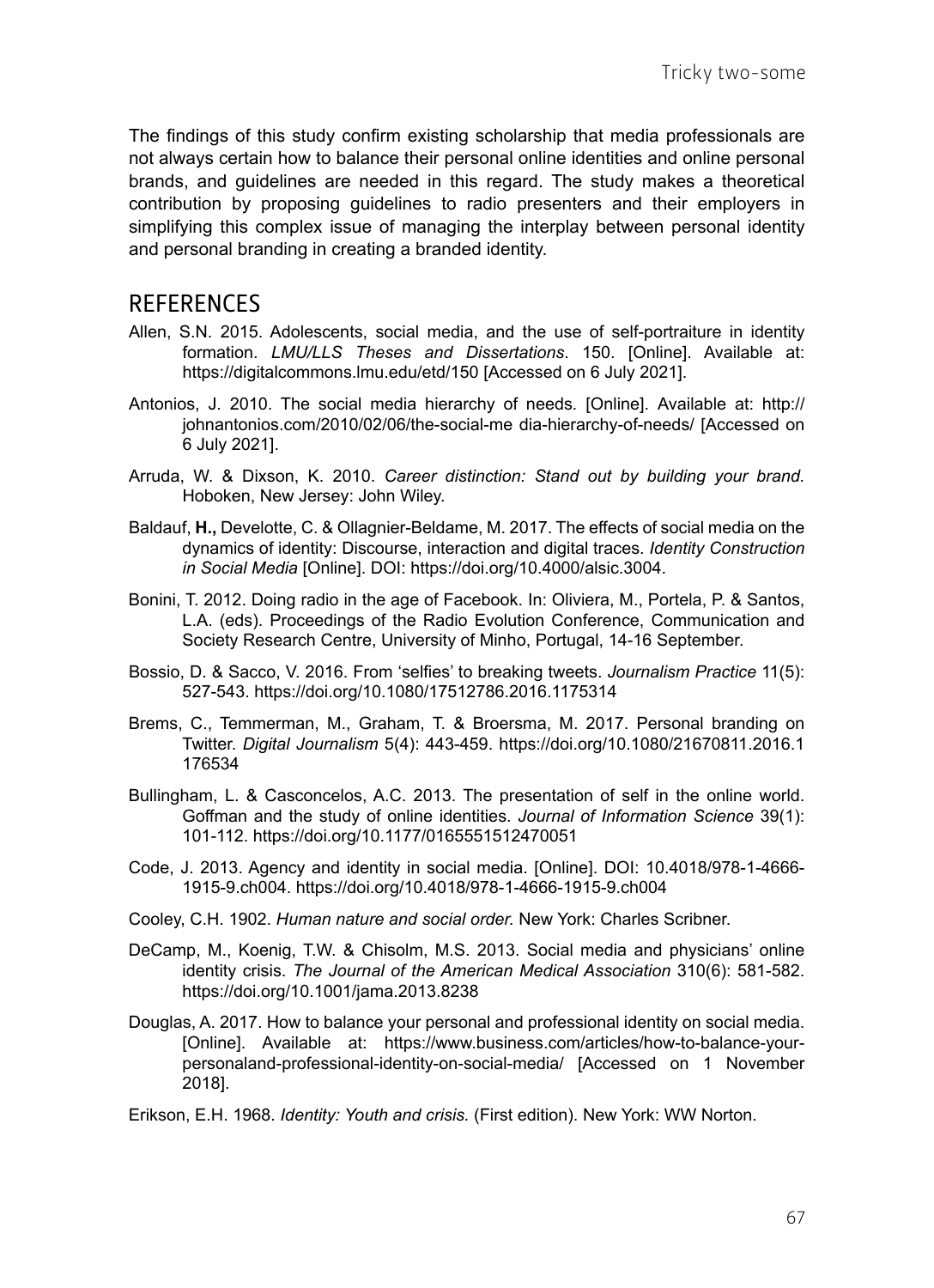- Ganda, M. 2014. *Social media and self. Influences on the formation of identity and understanding of self through social networking sites.* Honours thesis. Paper 55. [Online]. DOI:<https://doi.org/10.15760/honors.64>.
- Goffman, E. 1959. *The presentation of self in everyday life.* New York: Doubleday.
- Gorbatov, S., Khapova, S.N. & Lysova, E.I. 2018 Personal branding: Interdisciplinary systematic review and research agenda. *Frontiers in Psychology* 9(November): 1-17.<https://doi.org/10.3389/fpsyg.2018.02238>
- Green, M.R. 2016. The impact of social networks in the development of a personal sports brand. *Sport, Business and Management: An International Journal* 6(3): 274-294. <https://doi.org/10.1108/SBM-09-2015-0032>
- Groenewald, T. 2004. A phenomenological research design illustrated. *International Journal of Qualitative Methods* 3: 1–26.<https://doi.org/10.1177/160940690400300104>
- [Gündüz,](https://www.researchgate.net/profile/Ugur-Guenduez) U. 2017. The effect of social media on identity construction. *[Mediterranean](https://www.researchgate.net/journal/Mediterranean-Journal-of-Social-Sciences-2039-2117) [Journal of Social Sciences](https://www.researchgate.net/journal/Mediterranean-Journal-of-Social-Sciences-2039-2117)* 8(5). [Online]. DOI[:10.1515/mjss-2017-0026.](http://dx.doi.org/10.1515/mjss-2017-0026) [https://doi.](https://doi.org/10.1515/mjss-2017-0026) [org/10.1515/mjss-2017-0026](https://doi.org/10.1515/mjss-2017-0026)
- Harris, L. & Rae, A. 2011. Building a personal brand through social networking. *Journal of Business Strategy* 32(5): 14-21.<https://doi.org/10.1108/02756661111165435>
- Hillgren, G. & O'Connor, K. 2011. The authenticity of personal branding*.* Master's dissertation. Lund University, Sweden. [Online]. Available at: [http://lup.lub.lu.se/](https://protect-za.mimecast.com/s/peNSCr07qoHw1V76t7j2Wq?domain=lup.lub.lu.se) [student-papers/record/2062209](https://protect-za.mimecast.com/s/peNSCr07qoHw1V76t7j2Wq?domain=lup.lub.lu.se) [Accessed on 5 July 2021].
- Holton, A.E. & Molyneux, L. 2017. Identity lost? The personal impact of brand journalism. *Journalism* 18: 195-210.<https://doi.org/10.1177/1464884915608816>
- Horky, T., Grimmer, C.G. & Theobalt, C. 2021. Social personalities in sports: An analysis of the differences in individuals' self-presentation on social networks. *Media, Culture & Society* 43(1): 3-22.<https://doi.org/10.1177/0163443720960922>
- Kapoor, K.K., Tamilmani, K., Rana, N.P., Patil, P., Dwivedi, Y.K. & Nerur, S. 2018. Advances in social media research: Past, present and future. *Information Systems Frontiers* 20: 531-558. [Online].<https://link.springer.com/article/10.1007/s10796-017-9810-y>.
- Khedher, M. 2015. A brand for everyone: Guidelines for personal brand managing. *The Journal of Global Business Issues* 9(1): 19-27.
- Kirkpatrick, D. 2010. *The Facebook effect: The inside story of the company that is connecting the world.* New York: Simon and Schuster.
- Klopper, H.B. & North, E. 2011. *Brand management*. Cape Town: Pearson.
- Kucharska, W. & D'abrowski, J. 2016. Tacit knowledge sharing and personal branding: How to derive innovation from project teams? 11th European Conference on Innovation and Entrepreneurship: ECIE 2016. [Online]. DOI: [https://doi.org/10.13140/](https://doi.org/10.13140/rg.2.2.25473.86885) [rg.2.2.25473.86885](https://doi.org/10.13140/rg.2.2.25473.86885).
- Li, Y. 2021. Identity construction in social media: A study on blogging continuance. *Behaviour & Information Technology*. [Online]. DOI: [10.1080/0144929X.2021.1895319](https://doi.org/10.1080/0144929X.2021.1895319).
- Lincoln, Y.S. & Guba, E.G. 1985. *Naturalistic inquiry*. California: Sage. [https://doi.](https://doi.org/10.1016/0147-1767(85)90062-8) [org/10.1016/0147-1767\(85\)90062-8](https://doi.org/10.1016/0147-1767(85)90062-8)